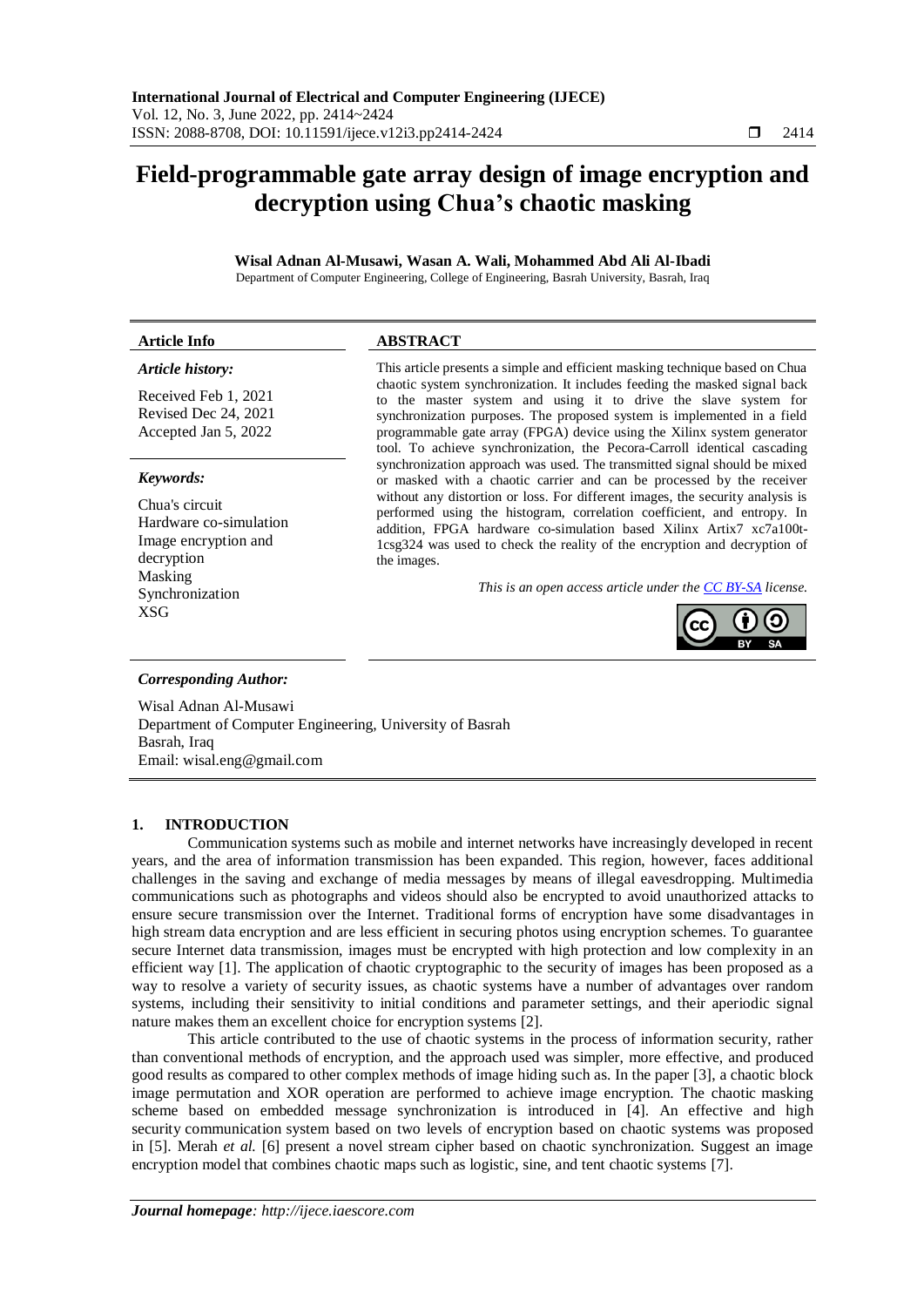Applying chaos to cryptography did not gain much attention until the discovery of chaotic synchronization, which contributed to a turning point in the application of chaos dynamics to information security. From Pecora and Carroll's work [8], a wide range of research efforts has focused on the study of chaos synchronization. It is applied in a variety of fields, including secure communication, biological systems, ecological systems, and physical systems [9]. Much attention was given to the control and synchronization of Chua systems by researchers. Chua system have recently been synchronized with active control [10], adaptive control [11], sliding control [12], fuzzy control [13], and backstepping control methods [14].

The digital implementation of this system on an field programmable gate array (FPGA) system is ideal because it eliminates part drift and has high power and throughput capability [15]. FPGAs are the primary tool for implementing high-performance systems, especially in image processing applications and digital signal processing systems. Additionally, FPGAs can perform signal processing at a high rate of efficiency [16]. The Xilinx system generator (XSG) extends the capabilities of the FPGA and offers important tools for developing image encryption models.

This paper is arranged as follows. In section 2, a Chua circuit design using XSG was illustrated; the concept of the Pecora-Carroll (PC) cascaded synchronization method and its implementation using XSG is given in section 3. In section 4, we explain the chaotic masking with feedback and the purpose of this procedure. In section 5, the FPGA platform of image encryption using chaotic masking with feedback is performed. Section 6 shows the randomness measures of the system proposed. The efficiency and security review of the proposed model is presented in section 7. Next, section 8, which co-simulates image encryption by FPGA hardware. Finally, section 9 presents the conclusion of this paper.

#### **2. CHUA'S CIRCUIT DESIGN**

The Circuit of Chua has a simple structure and easily generates chaotic dynamics with sufficient parameters. Thus, several researchers have been interested in this circuit. For the implementation of the chaotic system Chua, we use the Xilinx system generator (XSG) method in this section. The relevance of the Chua circuit has recently made possible the birth of a big family of multi-scroll oscillators and techniques to control the chaos [17]. Chua's circuit has found many applications in physics, communication, and control, mechanics, as well as chemistry, economics, and medicine [18]. Chua's circuit has also been used as a chaotic noise generator. Because of this property, it has found many applications in cryptography and steganography [19]. The as nonlinear  $(1)$ ,  $(2)$  describe this chaotic system:

$$
x' = A(Y - X - F(X))
$$
  
\n
$$
y' = x - y + z
$$
  
\n
$$
z' = -BY
$$
 (1)

where  $f(x)$ 

$$
f(x) = m1x + 1/2(m0 - m1) (|x + b1| - |x - b1|)
$$
\n(2)

where  $\alpha$  and  $\beta$  are the parameters of the system and  $f(x)$  piecewise linear (PWL) function, m<sub>0</sub> and m<sub>1</sub> are the negative slopes, and b1 is the breakpoint. Figure 1 shows XY phase portrait and 3D plot of the Chua attractor using fixed-point data format (Fix  $32\_16$ ). The initial values  $x_0 = -0.3$ ,  $y_0 = 0.1$ , and  $z_0 = 0.2$ , and system parameters are  $\alpha = 9$ ,  $\beta = 100/7$ , m<sub>0</sub>=-3 and m<sub>1</sub> =-0.3, b1=0.1, with step size dt = 0.01.



Figure 1. XY and XYZ phase portrait plot

*Field-programmable gate array design of image encryption and decryption … (Wisal Adnan Al-Musawi)*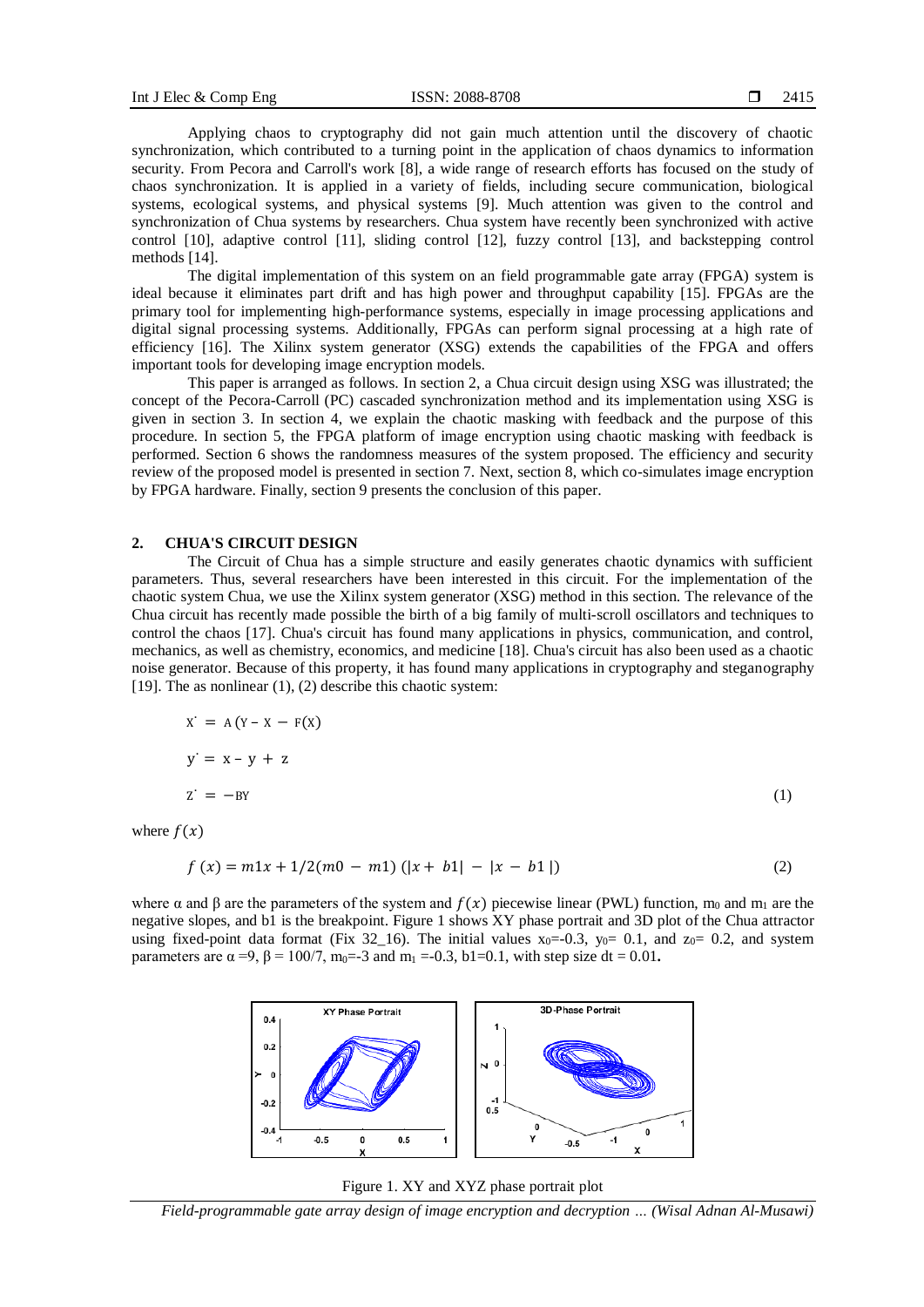#### **3. PC CASCADED SYNCHRONIZATION OF CHUA'S CHAOTIC SYSTEM**

This method describes the two systems with chaotic dynamics coupled to each other. One of them is the transmitter system, also called the drive (master) and the two receivers named the response (slave). The response subsystems used here are the YZ response subsystem and XZ response subsystems. The Chua cascaded synchronization system is implemented using the Xilinx system generator model shown in Figure 2.



Figure 2. PC cascaded synchronization of chua system using XSG

The master as (3)

$$
xm' = \alpha (ym - xm - f(x))
$$
  
\n
$$
ym' = xm - ym + zm
$$
  
\n
$$
zm' = -\beta ym
$$
\n(3)

YZ response subsystem (4)

$$
ys' = xm - ys + zszs' = -\beta ys
$$
 (4)

XZ response subsystem (5)

$$
x's' = \alpha (ys - x's - f(x'))
$$
  
\n
$$
z's' = -\beta ys
$$
\n(5)

The differences between master and slave are known as the synchronizing errors and the errors must converge to zero when the synchronization occurs.

|  | $ex = x's - xm$ |     |
|--|-----------------|-----|
|  | $ey = ys - ym$  |     |
|  | $ez = z's - zm$ | (6) |

The phase portrait and error signal in case of unsynchronized are shown in Figures 3(a) and 3(b) respectively, here, the value of α and β of the drive system and the response systems are different. Figures 4(a) and 4(b) show the phase portrait and error signal in case of synchronization between the drive and the response system. In this case, the initial value of the two subsystems is different, but the value of  $\alpha$ and β is the same for both drive and response systems. The system parameters are defined in Table 1. Simulation results show that the two subsystems are well synchronized. The design was implemented on an Artix7 xc7a100t-1csg324 FPGA device and the resource utilization was estimated as shown in Table 2.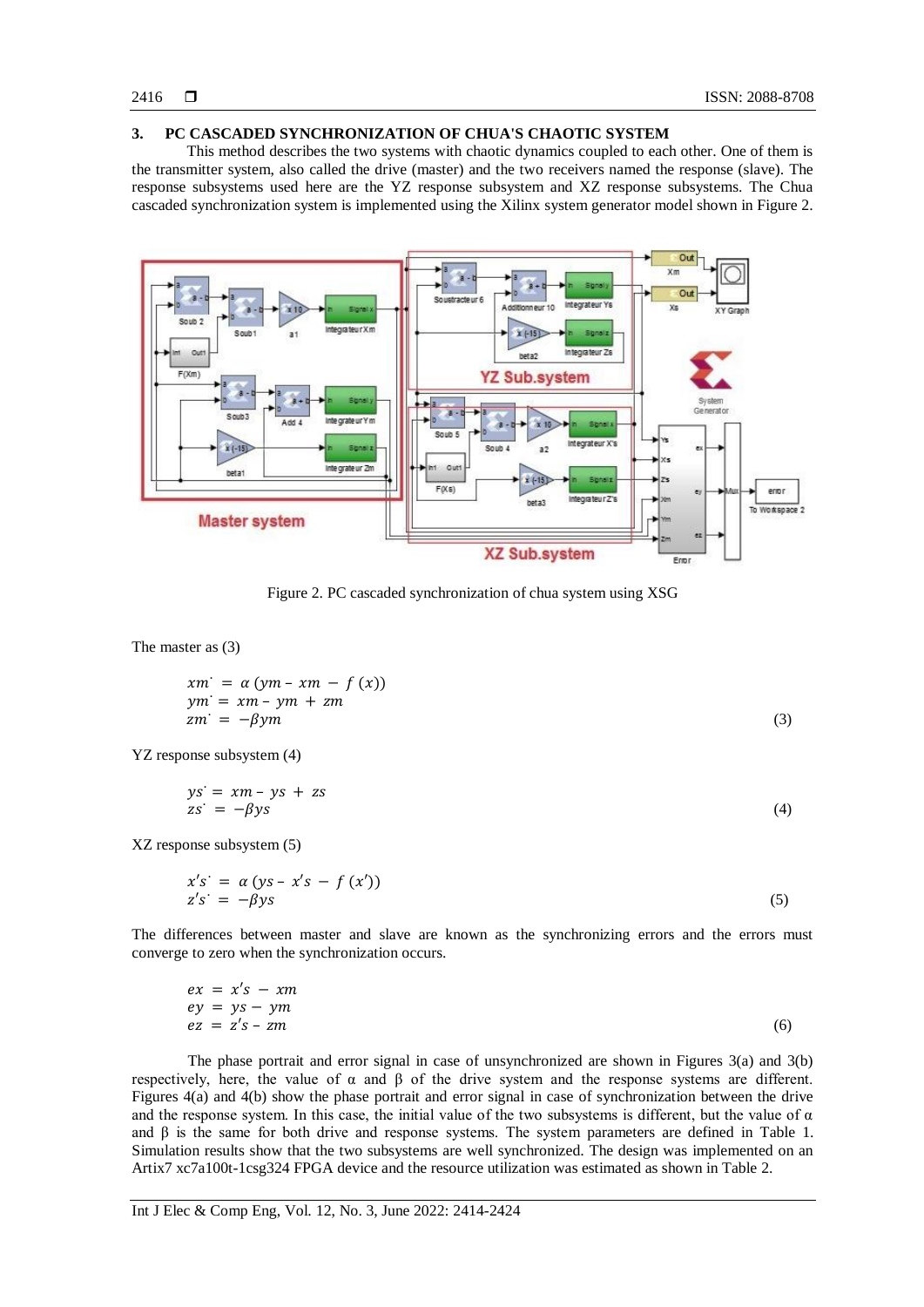

Figure 3. PC synchronization in the case of mismatched parameters (a) phase portrait and (b) error signal in case of unsynchronized



Figure 4. PC synchronization in the case of matched parameters (a) phase portrait describes the xm versus xs and (b) error signal in case of synchronization

| Table 1. Cascaded synchronization system parameters |                                                 |     |               |                                                    |                              |
|-----------------------------------------------------|-------------------------------------------------|-----|---------------|----------------------------------------------------|------------------------------|
| Synchronization<br>Unsynchronized                   |                                                 |     |               |                                                    | Slops & breakpoint           |
|                                                     | Initial value                                   | α&β | Initial value | $\alpha$ & $\beta$                                 |                              |
|                                                     | $x_0=0.3$ y <sub>0</sub> =0 z <sub>0</sub> =0.1 |     |               | $\alpha=10$ $\beta=15$                             | $m0 = -2.5$                  |
| YZ Response                                         | $v_0 = 0.1$ $z_0 = 0.4$                         |     |               |                                                    | $m1 = -0.3$                  |
| XZ Response                                         | $x_0 = 1$ $z_0 = 0.4$                           |     |               |                                                    | $h1=0.1$                     |
|                                                     |                                                 |     |               | $\alpha=10$ $\beta=15$ $x_0=0.3$ $y_0=0$ $z_0=0.1$ | $\alpha = 9$ $\beta = 100/7$ |

Table 2. FPGA utilization summary of PC cascaded synchronization

| Available | Utilization |
|-----------|-------------|
| 63400     | 1446        |
| 126800    | 224         |
| 210       | 161         |
| 32        |             |
| 240       | 40          |
|           | 40          |
| 0.060     |             |
| 25.04     |             |
|           | 0.153       |
|           |             |

#### **4. CHAOTIC MASKING WITH FEEDBACK**

There are different techniques for uses the chaotic signal in secure communications: chaotic parameter modulation, chaotic shift keying, on-off key, and chaotic masking. The chaotic masking can be viewed as one of the earliest and easiest techniques in chaotic secure communications, which is based on the PC synchronization concept and mostly used for analog signal transmission. Additionally, it is quickly

*Field-programmable gate array design of image encryption and decryption … (Wisal Adnan Al-Musawi)*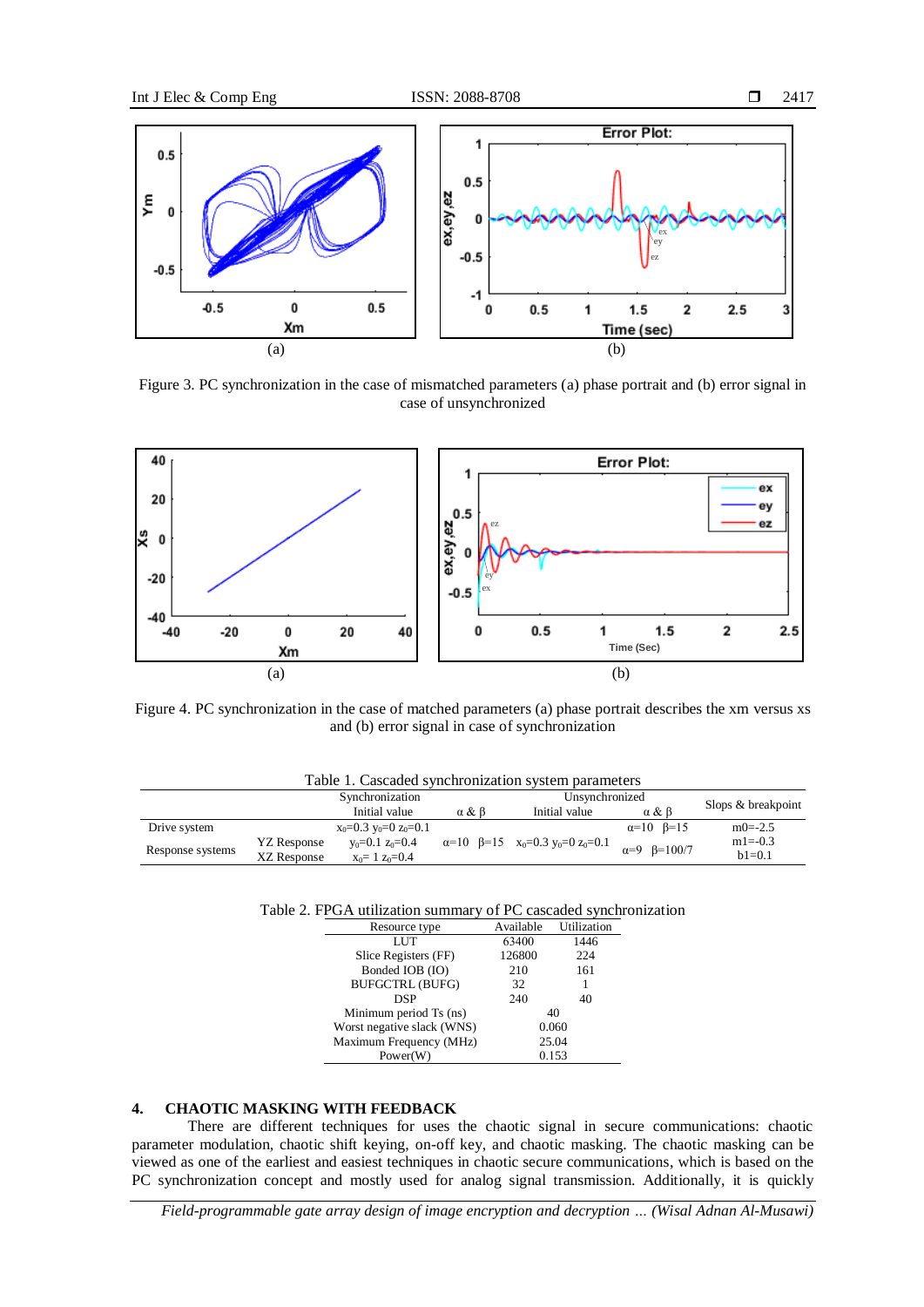implemented in electronic circuits, which is why it is used in this proposed scheme [20]. As shown in Figure 5 the general block diagram of chaotic masking, the information signal  $m(t)$  is added to the wideband chaotic signal  $Xm(t)$ , followed by transmitting the combined (masked) signal  $s(t)$ .

$$
s(t) = Xm(t) + m(t) \tag{7}
$$

To successfully remove the mask, both master and slave chaotic signals need to be synchronized, PC synchronization is one of the most powerful synchronization schemes to do this [5]. The image  $m(t)$  is precisely retrieved on the receiver side by subtracting the regenerated signal *Xs(t)* from the received signal  $s(t)$  with the assumption that the system is free of noise. The recovered signal (image) is.

$$
\hat{m}(t) = s(t) - Xs(t) = [Xm(t) + m(t)] - Xs(t) = m(t) + ex(t)
$$
\n(8)

where

$$
e_x(t) = Xm(t) - Xs(t) \tag{9}
$$

 $e_x(t)$  it is triggered by the fact that the presence of an information signal causes the  $Xm(t)$  does not to have the same reply at the receiver. Therefore,  $e_x(t)$  causes the synchronization mechanism to be disrupted. To ignore the effect of the signal information sent to the receiver on the synchronization process, the information signal is the feedback to the chaotic transmitter [21].



Figure 5. Chaotic masking with feedback and recovering information based on the Chua system

#### **5. XSG DESIGN OF IMAGE ENCRYPTION AND DECRYPTION**

The XSG block diagram for encrypting and decrypting the image is shown in Figure 6. XSG input and output gateway functions are used to convert between the blocks of MATLAB/Simulink and XSG. The original color image is divided into different red, green, and blue images. This image's data type is unint8. In the first step of encryption, a pre-processing block is used to transform the original images  $I(Lr*Lc)$ dimension (where Lr is row numbers and Lc is column numbers) into serial samples. The Pre-processing block is used to transform matrix I to 8-bit serial samples (Unit8). Figure 7 displays the preprocessing blocks. The gateway-in transforms the serial sample format to an unsigned fixed point format with WL=8 and FL=0 with sample period 0.001. Then masked with the  $Xm(t)$  signal produced by the Chua chaotic system to obtain the encrypted image. In the decryption process, the  $Xs(t)$  response signal is subtracted from the masked signal  $S(t)$ . The post-processing blocks are used to transform the serial.sample into the original size (Lr×Lc) to recover the original image of the same dimension. Figure 8 displays the postprocessing blocks. For all chaotic structures, like master and slave, it is implemented using a fixed-point representation with WL=32 bits and FL=16 bits. The initial values for the master system are (α= 9, β=100/7, m0=-3, m1=-0.3, b1=0.1, x0=-0.2, y0=0, z0=0.2) and for the slave system are  $(\alpha = 9, \beta = 100/7, \text{m0} = -3,$ m1=-0.3, b1=0.1, x0= 0.7, y0= 0.1, z0=0.6). After 70 ns (simulation time), the original image, encrypted image, and recovered image are shown in Figures 9(a) to 9(c) respectively.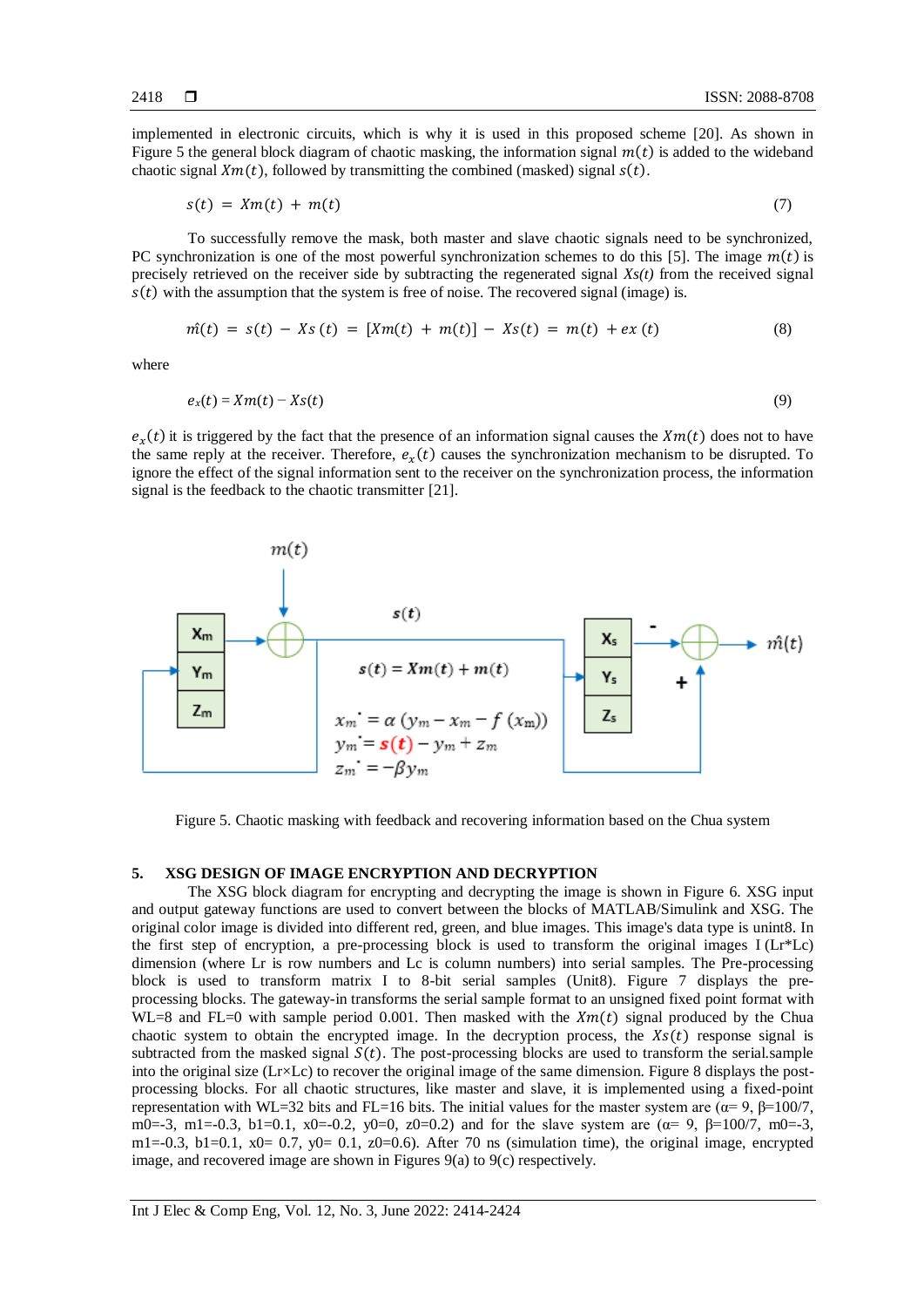

Figure 6. XSG of image encryption and decryption



Figure 7. Pre-processing blocks



Figure 8. Post-processing blocks



Figure 9. Results (a) original images, (b) encrypted images, and (c) decrypted images

*Field-programmable gate array design of image encryption and decryption … (Wisal Adnan Al-Musawi)*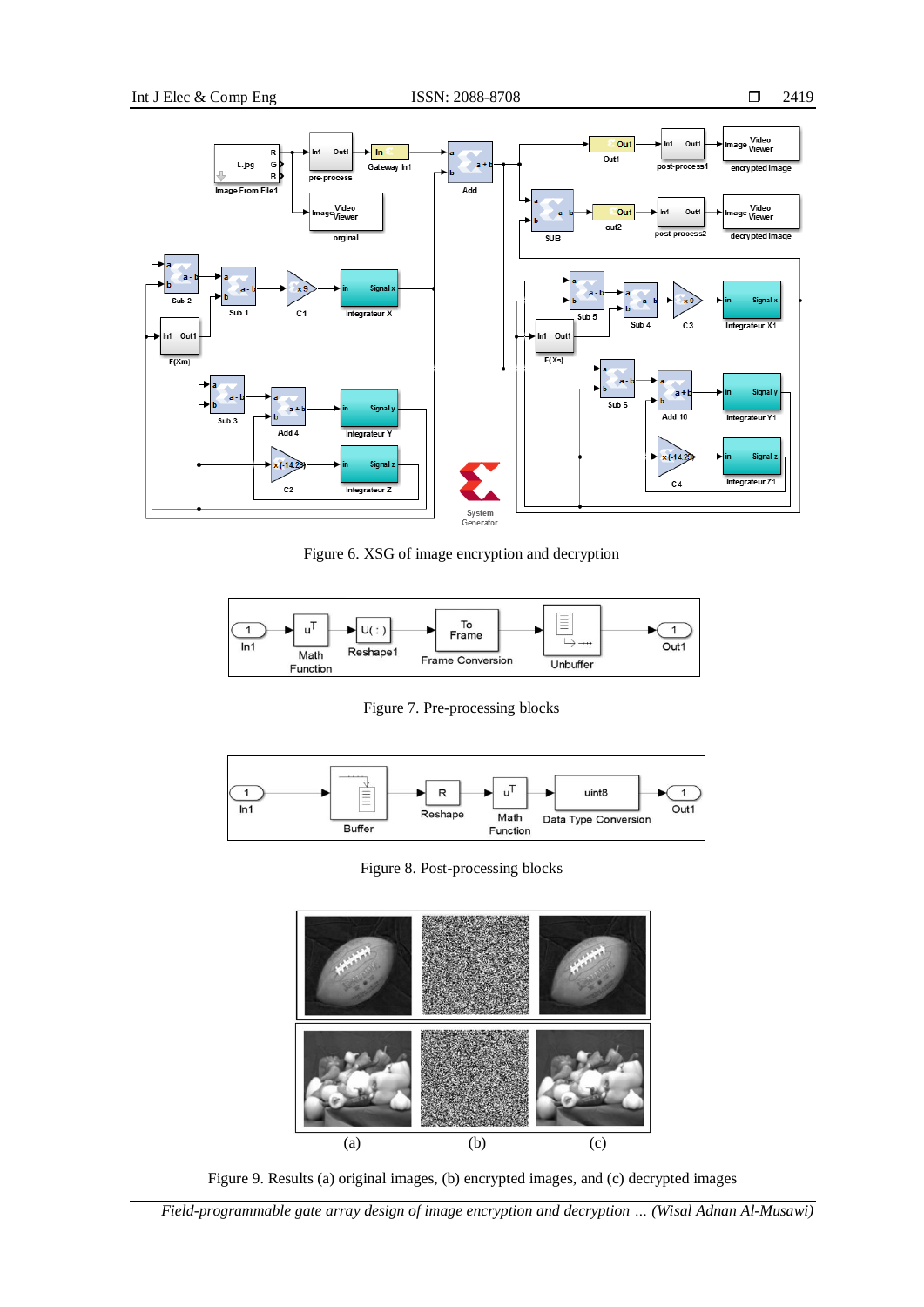### **6. STATISTICAL ANALYSIS**

There are several analyses of the design's efficiency and security, including histogram, CCA, information entropy, keyspace, and a differential analysis attack. A different color image is used for analysis. Experiments are performed and data is analyzed using MATLAB environments.

#### **6.1. Analysis of histogram**

The image histogram shows the distribution of pixels by plotting the number of pixels at each level of color intensity [22]. In Figures 10(a) and 10(b), a comparison of the distribution histograms of original images and ciphered images was shown. It appears that the compression and encrypted image histograms (for R, G, B-channels) are greatly different from the original image histograms (for R, G, B-channels) and do not include any clues that could be used for any statistical analysis of the encrypted image. So, the algorithm can effectively resist statistical attacks. The original and cipher images have completely different pixel distribution at each level of intensity [23].



Figure 10. Histogram of three-channel (a) original images and (b) ciphered images

#### **6.2. Correlation coefficient analysis (CCA)**

A correlation factor is another significant factor in the study of the cryptosystem. The correlation between the pixels of the original image is strong, while the correlation between the pixels of the encrypted image is very low. An algorithm for image encryption would have succeeded if all its attributes were hidden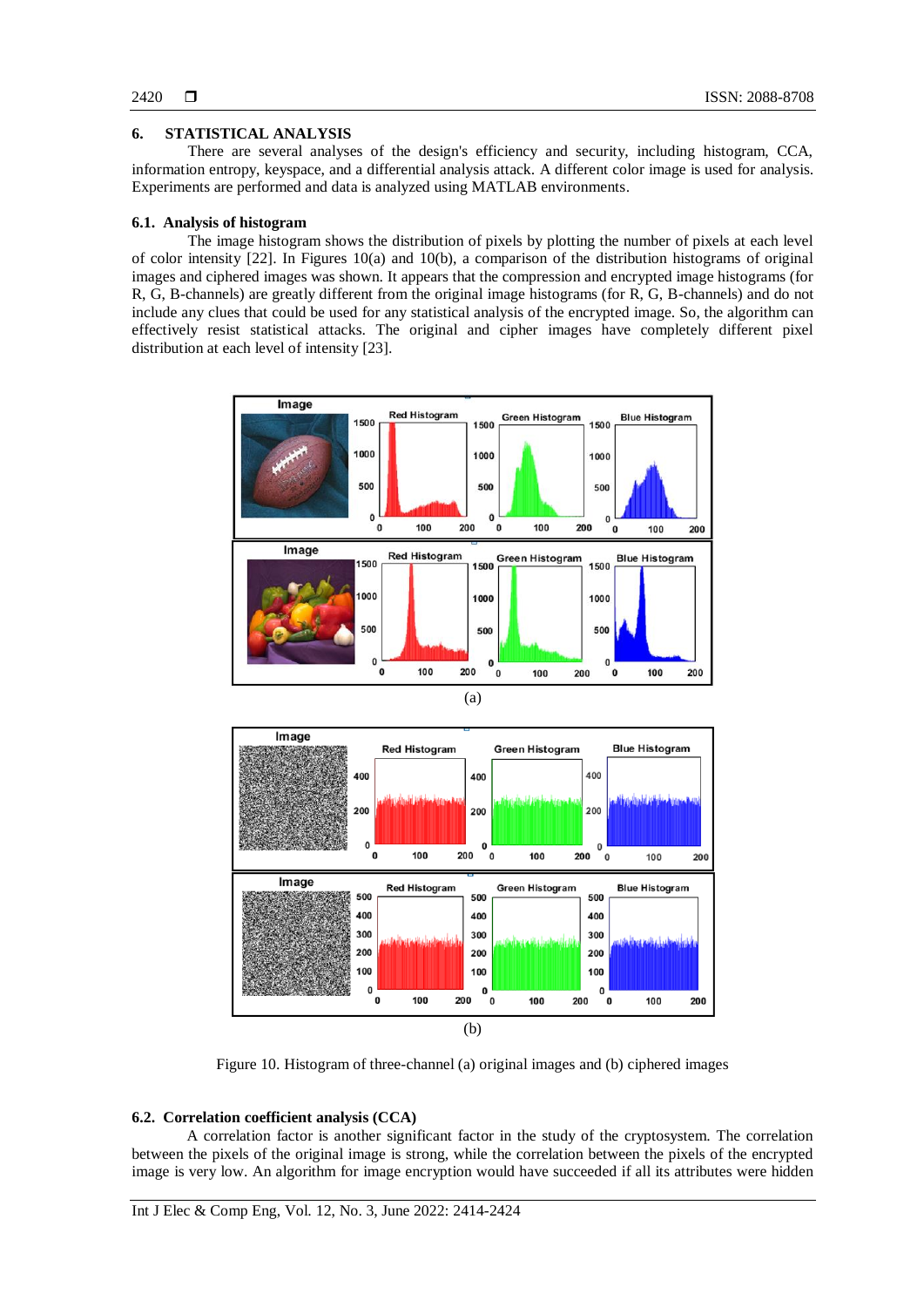and the encrypted image was entirely unrelated and random. If the coefficient of correlation is =1, the two images are the same. Therefore, the encryption failed in these cases. When the value  $=$ -1, the encrypted image is opposite to the plain image. The (9) is used to measure the correlation coefficient of any two-pixel color values at the same position in the original and cipher images [24].

$$
Corr(x, y) = \frac{E[(x - \mu_X)(y - \mu_Y)]}{\sigma_X \sigma_Y} \tag{9}
$$

Where  $\mu x$  and  $\mu y$  represent mean values of x and y,  $\sigma x$  and  $\sigma y$  are the standard deviations of x and y, and  $E[\cdot]$  is the expectation function [25]. Table 3 displays experimental correlation pixels for pictures of football, and peppers with sizes 256\*256.

| Table 3. Correlation coefficient calculation of encrypted image with different channels |  |  |  |  |
|-----------------------------------------------------------------------------------------|--|--|--|--|
|                                                                                         |  |  |  |  |

|            |                   | Channel   |                   |
|------------|-------------------|-----------|-------------------|
| Image name | Red               | Green     | Blue              |
| peppers    | $-7.6527*10^{-4}$ | $-0.0020$ | 0.0050            |
| football   | 0.0013            | 0.0015    | $-7.3397*10^{-4}$ |

#### **6.3. Entropy analysis**

The content of an information signal is called entropy. It determines the redundancies of the characteristic randomness [26]. The entropy of the signal information expressed as:

$$
Entropy(s) = \sum_{n=0}^{2^{N}-1} P(si) \times \log_2\left(\frac{1}{P(si)}\right) bits \tag{10}
$$

where  $(s_i)$  the probability that a pixel occurs in an image, N is the length of the binary number of a pixel (usually N=8 for a gray image). An important property of the cryptosystem is it is sufficient to resist entropy attacks; the ideal entropy value of the encrypted images is 8 bits/pixel [27]. Table 4 show the Information Entropy results of two images with the size of 256×256 for different channels.

|  | Table 4. Entropy calculation of ciphered images |  |  |
|--|-------------------------------------------------|--|--|
|  |                                                 |  |  |

|            |        | channel |        |
|------------|--------|---------|--------|
| Image name | Red    | Green   | Blue   |
| peppers    | 7.9906 | 7.9903  | 7.9908 |
| football   | 7.9896 | 7.9905  | 7.9898 |

#### **7. DIFFERENTIAL ATTACK ANALYSIS**

It is the analysis of how variations in the input information will affect the resulting output variation to obtain the secret key. The sensitivity of a cipher picture should be high before the original image or secret key is slightly changed. As in (11) and (12), UACI and NPCR measures as shown in Table 5 are used to determine the effect on the cipher image of the change of 1 bit/pixel in the original image [28], [29].

$$
UACI(C1, C2) = \frac{1}{W \times H} \Big[ \sum_{i,j} \frac{|c1(i,j) - c2(i,j)|}{255} \Big] \times 100\%
$$
\n(11)

Where W and H are the width and height of the image, respectively, C1 and C2 are encrypted representations of a plain image and a modified image.

$$
NPCR(1, C2) = \frac{\sum_{i,j} D(i,j)}{W \times H} \times 100\%
$$
\n(12)

Where

$$
D(i,j) = \begin{cases} 0, & if \ c1(i,j) = c2(i,j) \\ 1, & otherwise \end{cases}
$$
 (13)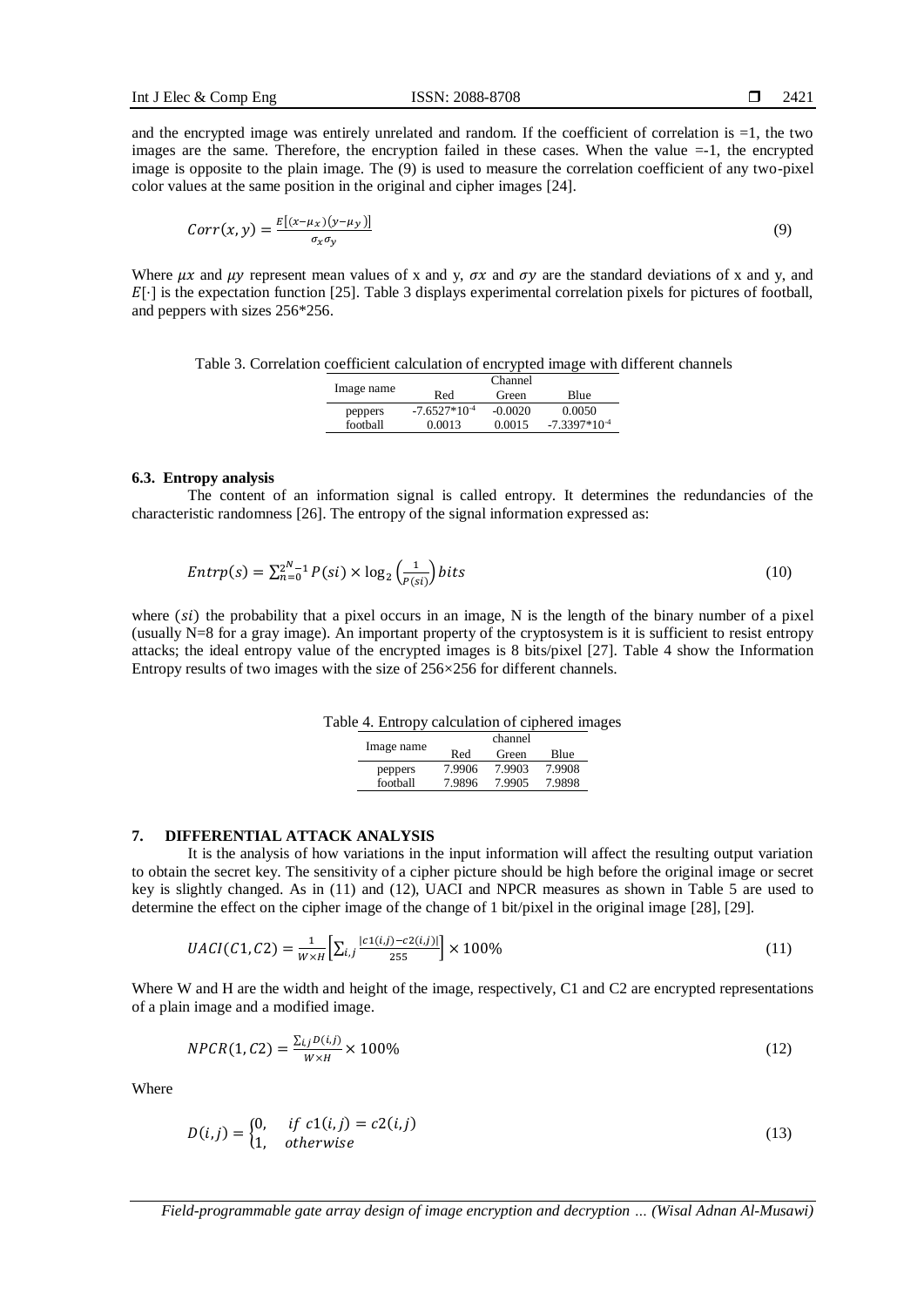| A ang OTICI ton calcalation iol ulife |         |             |       |  |
|---------------------------------------|---------|-------------|-------|--|
| Image name                            | channel | <b>NPCR</b> | UACI  |  |
| peppers                               | Red     | 99.608      | 34.10 |  |
|                                       | Green   | 99.600      | 33.98 |  |
|                                       | Blue    | 99.585      | 33.90 |  |
| football                              | Red     | 99.621      | 32.31 |  |
|                                       | Green   | 99.612      | 32.28 |  |
|                                       | Blue    | 99.633      | 32.45 |  |

Table 5. NPCR and UACI test calculation for different channels

#### **8. HARDWARE CO- SIMULATION OF IMAGE ENCRYPTION AND DECRYPTION**

The proposed model is formulated using the FPGA board Artix7 xc7a100t-1csg324. The summary of system resource utilization for the encryption and decryption method using chaotic masking with feedback is shown in Table 6. The image encryption and decryption process are co-simulated with FPGA hardware. When JTAG is connected, serial image signal data is transmitted via a USB JTAG port to FPGA. Then serial samples were returned to the PC using the MATLAB/Simulink viewer to test the image, as shown in Figure 11. The encrypted image has proved to be the same for system generators and co-simulation, demonstrating that the actual time for the proposed encrypted image works correctly and is compatible with the configuration expected.

Table 6. FPGA utilization summary for image encryption and decryption

|                            | Resource type                    | Available | Utilization |  |
|----------------------------|----------------------------------|-----------|-------------|--|
|                            | LUT                              | 63400     | 1563        |  |
|                            | Slice registers (FF)             | 126800    | 192         |  |
|                            | Bonded IOB(IO)                   | 210       | 89          |  |
|                            | BUFGCTRL(BUFG)                   | 32        |             |  |
|                            | DSP                              | 240       | 36          |  |
|                            | Minimum period Ts (ns)           |           | 41          |  |
| Worst negative slack (WNS) |                                  | 0.444     |             |  |
|                            | Maximum frequency (MHz)<br>24.66 |           |             |  |
|                            | Power (W)                        | 0.128     |             |  |



Figure 11. Hardware co-simulation results

#### **9. CONCLUSION**

In this research, Chua's chaotic attractor was synchronized based on the PC cascading method. such a chaotic synchronization phenomenon can serve as a basis for secure communication. Applying protection to transmitted images is critical, as the communication channel is open and susceptible to attack. To protect this channel, this article implements an image encryption algorithm based on chaotic masking with feedback. This method, which is based on chaotic signals, was considered the simplest in terms of secure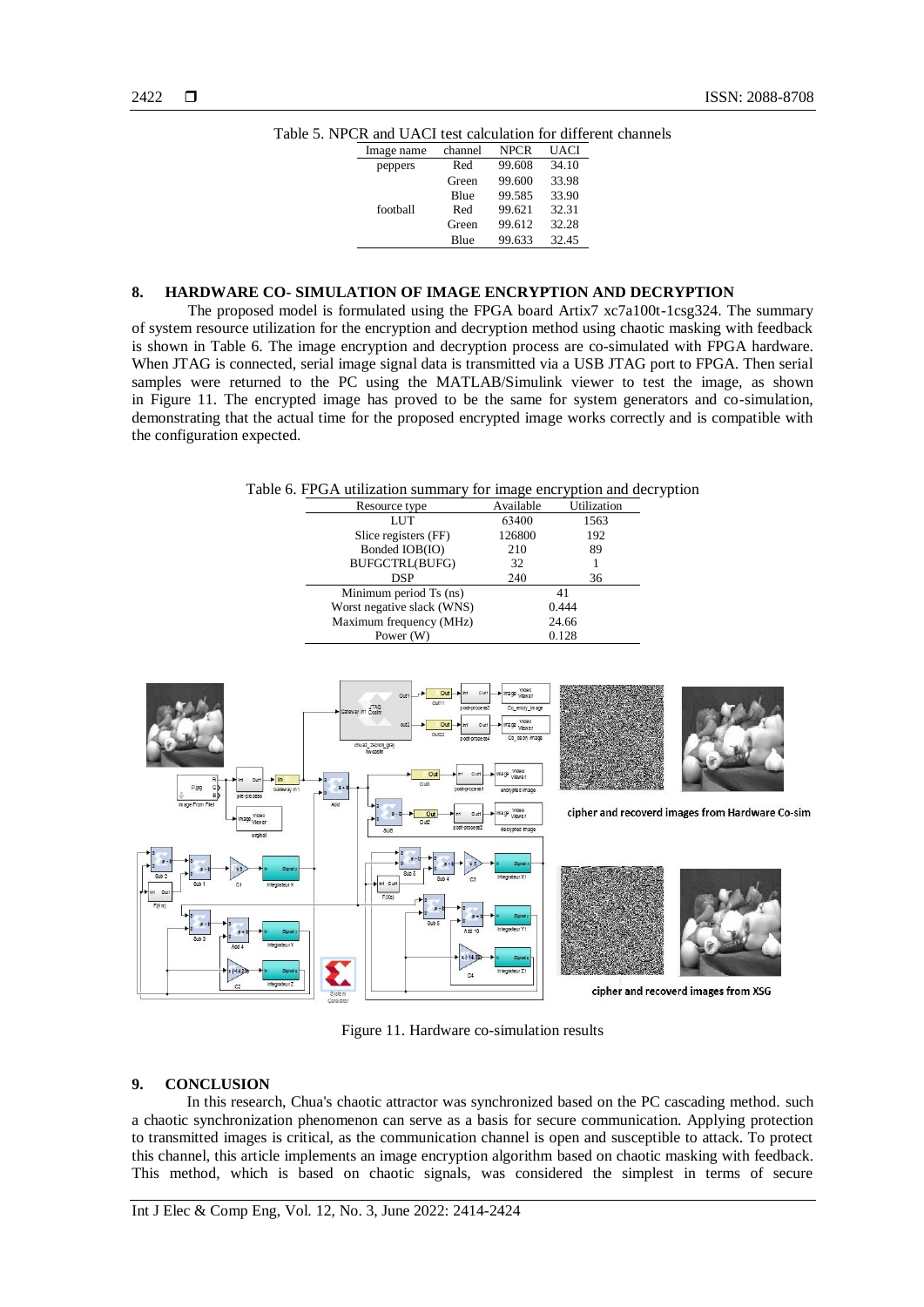communication because it produced an optimal analysis result that can resist various attacks and provides an extremely high level of protection that can be used to transmit images over insecure networks. The design has been implemented in an efficient way by using the XSG tool. The proposed method's synthesis results indicate that its maximum frequency is approximately 24.66 MHz. In conclusion, the real-time evaluation of the system proposed was co-simulated using the FPGA Xilinx Artix7 xc7a100t-1csg324 kit and resource utilization has been measured.

#### **REFERENCES**

- [1] F. S. Hasan and M. A. Saffo, "FPGA hardware co-simulation of image encryption using stream cipher based on chaotic maps," *Sensing and Imaging*, vol. 21, no. 1, Jul. 2020, doi: 10.1007/s11220-020-00301-7.
- [2] M. K. Khan, "Editorial: Chaotic cryptography and its applications in telecommunication systems," *Telecommunication Systems*, vol. 52, no. 2, pp. 513–514, May 2013, doi: 10.1007/s11235-011-9456-x.
- [3] R. A. Aboughalia and O. A. S. Alkishriwo, "Color image encryption based on chaotic block permutation and XOR operation," *arXiv preprint arXiv:1808.10198*, 2018.
- [4] S. Čelikovský and V. Lynnyk, "Message embedded chaotic masking synchronization scheme based on the generalized Lorenz system and its security analysis," *International Journal of Bifurcation and Chaos*, vol. 26, no. 08, p. 1650140, 2016.
- [5] S. S. Hreshee, H. N. Abdullah, and A. K. Jawad, "A high security communication system based on chaotic scrambling and chaotic masking," *International Journal on Communications Antenna and Propagation*, vol. 8, no. 3, pp. 257–264, Jun. 2018, doi: 10.15866/irecap.v8i3.13541.
- [6] L. Merah, A. Ali-Pacha, N. Hadj-Said, B. Mecheri, and M. Dellassi, "FPGA hardware co-simulation of new chaos-based stream cipher based on lozi map," *International Journal of Engineering and Technology*, vol. 9, no. 5, pp. 420–425, Oct. 2018, doi: 10.7763/ijet.2017.v9.1010.
- [7] R. Parvaz and M. Zarebnia, "A combination chaotic system and application in color image encryption," *Optics & Laser Technology*, vol. 101, pp. 30–41, 2018.
- [8] L. M. Pecora and T. L. Carroll, "Synchronization in chaotic systems," *Physical Review Letters*, vol. 64, no. 8, pp. 821–824, Feb. 1990, doi: 10.1103/PhysRevLett.64.821.
- [9] R. Karthikeyan, S. A. Kumar, R. Babu, and D. Mathew, "FPGA implementation of novel synchronization methodology for a new chaotic system," *Editorial Board*, p. 48, 2015.
- [10] U. E. Vincent, "Chaos synchronization using active control and backstepping control: a comparative analysis," *Nonlinear Analysis: Modelling and Control*, vol. 13, no. 2, pp. 253–261, Apr. 2008, doi: 10.15388/na.2008.13.2.14583.
- [11] H. N. Agiza and A. E. Matouk, "Adaptive synchronization of Chua's circuits with fully unknown parameters," *Chaos, Solitons & Fractals*, vol. 28, no. 1, pp. 219–227, 2006.
- [12] M. Feki, "Sliding mode control and synchronization of chaotic systems with parametric uncertainties," *Chaos, Solitons and Fractals*, vol. 41, no. 3, pp. 1390–1400, Aug. 2009, doi: 10.1016/j.chaos.2008.05.022.
- [13] T.-C. Lin, M.-C. Chen, and M. Roopaei, "Synchronization of uncertain chaotic systems based on adaptive type-2 fuzzy sliding mode control," *Engineering Applications of Artificial Intelligence*, vol. 24, no. 1, pp. 39–49, 2011.
- [14] S. Vaidyanathan and S. Rasappan, "Global Chaos synchronization of n-scroll chua circuit and lur'e system using backstepping control design with recursive feedback," *Arabian Journal for Science and Engineering*, vol. 39, no. 4, pp. 3351–3364, Jan. 2014, doi: 10.1007/s13369-013-0929-y.
- [15] J. Schmitz and Lei Zhang, "Rössler-based chaotic communication system implemented on FPGA," in *2017 IEEE 30th Canadian Conference on Electrical and Computer Engineering (CCECE)*, Apr. 2017, pp. 1–4, doi: 10.1109/CCECE.2017.7946729.
- [16] B. Lakshmi, E. Kirubakaran, and T. N. Prabakar, "Design and Implementation of FPGA based dual key encryption," *International Journal of Computer Applications*, vol. 3, no. 3, pp. 21–27, Jun. 2010, doi: 10.5120/714-1006.
- [17] A. Byagowi and W. Kinsner, "Implementation of a chua circuit to demonstrate bifurcations and strange attractors in a class," *Proceedings of the Canadian Engineering Education Association (CEEA)*, Jun. 2012, doi: 10.24908/pceea.v0i0.4706.
- [18] A. S. Andreatos and A. P. Leros, "Secure image encryption based on a Chua chaotic noise generator," *Journal of Engineering Science and Technology Review*, vol. 6, no. 4, pp. 90–103, Oct. 2013, doi: 10.25103/jestr.064.11.
- [19] L. Merah, A. Ali-Pacha, N. H. Said, and M. Mamat, "A pseudo random number generator based on the chaotic system of Chua's circuit, and its real time FPGA implementation," *Applied Mathematical Sciences*, vol. 7, no. 53–56, pp. 2719–2734, 2013, doi: 10.12988/ams.2013.13242.
- [20] E. A. R. Hussein, M. K. Khashan, and A. K. Jawad, "A high security and noise immunity of speech based on double chaotic masking," *International Journal of Electrical and Computer Engineering (IJECE)*, vol. 10, no. 4, pp. 4270–4278, Aug. 2020, doi: 10.11591/ijece.v10i4.pp4270-4278.
- [21] H. N. Abdullah, S. S. Hreshee, and A. K. Jawad, "Noise reduction of chaotic masking system using repetition method," *Unpublished*. 2015, doi: 10.13140/rg.2.1.4023.7209.
- [22] H. R. Hatem, "Color image compression and encryption based on compressive sensing," *Journal of Engineering and Sustainable Development*, vol. 22, no. 1, pp. 149–161, 2018.
- [23] M. Alsaedi, "Colored image encryption and decryption using chaotic lorenz system and DCT2," *arXiv preprint arXiv:1701.02896*, 2017.
- [24] M. Ahmad, M. N. Doja, and M. M. S. Beg, "Security analysis and enhancements of an image cryptosystem based on hyperchaotic system," *Journal of King Saud University-Computer and Information Sciences*, 2018.
- [25] C. Fu, G. Zhang, M. Zhu, Z. Chen, and W. Lei, "A new chaos-based color image encryption scheme with an efficient substitution keystream generation strategy," *Security and Communication Networks*, vol. 2018, 2018.
- [26] E. Rodríguez-Orozco *et al.*, "FPGA-based chaotic cryptosystem by using voice recognition as access key," *Electronics (Switzerland)*, vol. 7, no. 12, Dec. 2018, doi: 10.3390/electronics7120414.
- [27] B. B. Saikia and Monjul, "An FPGA implementation of chaos based image encryption and its performance analysis," *IJCSN - International Journal of Computer Science and Network*, vol. 5, no. 5, pp. 712–720, 2016.
- [28] I. A. Taqi and S. M. Hameed, "A new Color image encryption based on multi chaotic maps," *Iraqi Journal of Science*, vol. 59, no. 4, pp. 2117–2127, Nov. 2018, doi: 10.24996/IJS.2018.59.4B.17.
- [29] H. A. Abdullah and H. N. Abdullah, "FPGA implementation of color image encryption using a new chaotic map," *Indonesian Journal of Electrical Engineering and Computer Science (IJEECS)*, vol. 13, no. 1, pp. 129–137, Jan. 2019, doi: 10.11591/ijeecs.v13.i1.pp129-137.